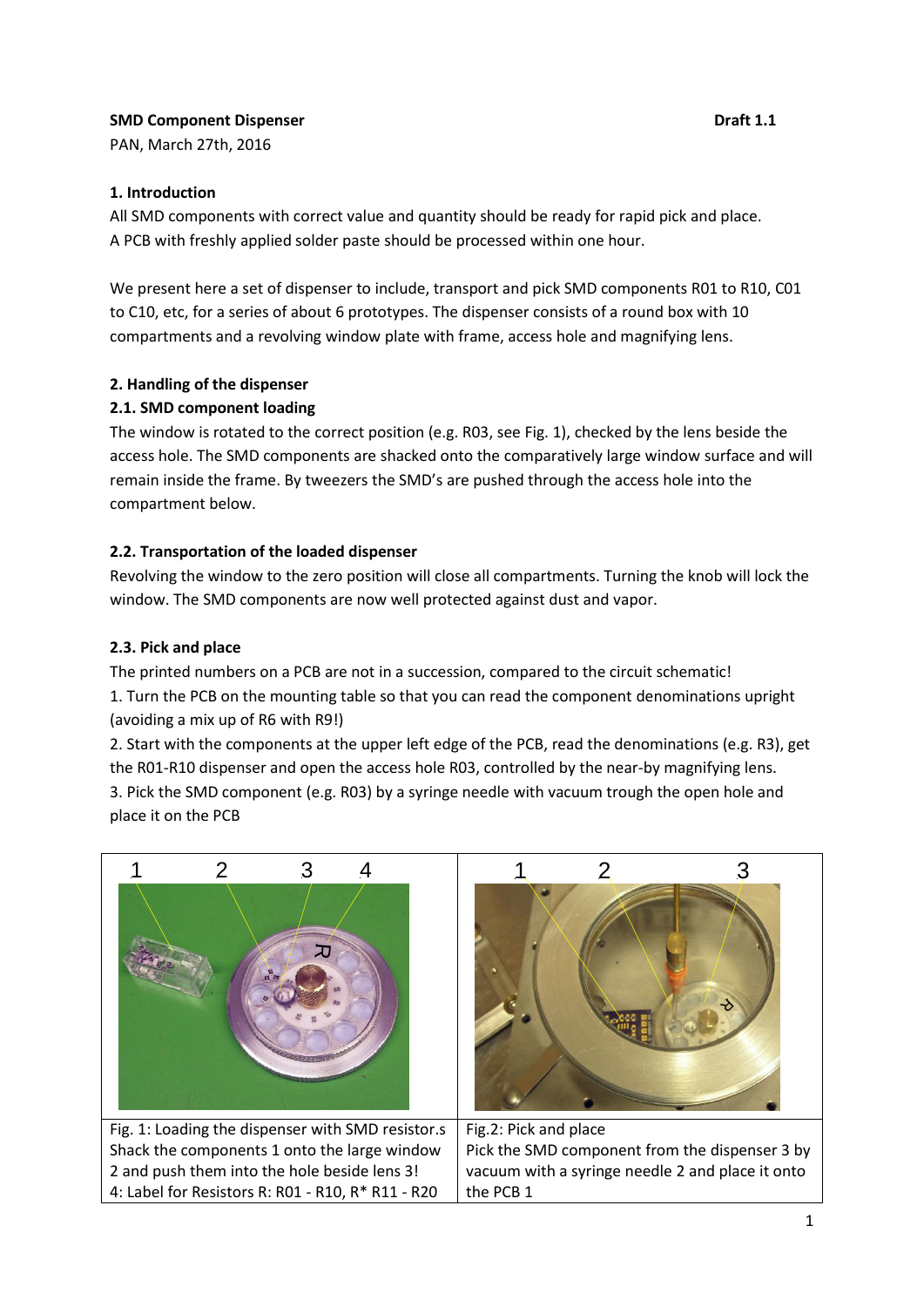## **2. Overview and mechanical details**





Fig. 5: Component parts of the dispenser

P1: Acryl Window; P2: Window holder with frame; P3: Box; P4: Base Plate; P5: Knob; P6: Magnifying lens; P7: Bottom Bush; P8: Micro fiber tissue; P9: Top Bush; P10: Label disk; P11: O-Ring (Knob lock); P12: O-Ring (Window Lock); P13: Special screw driver for P9 mounting.